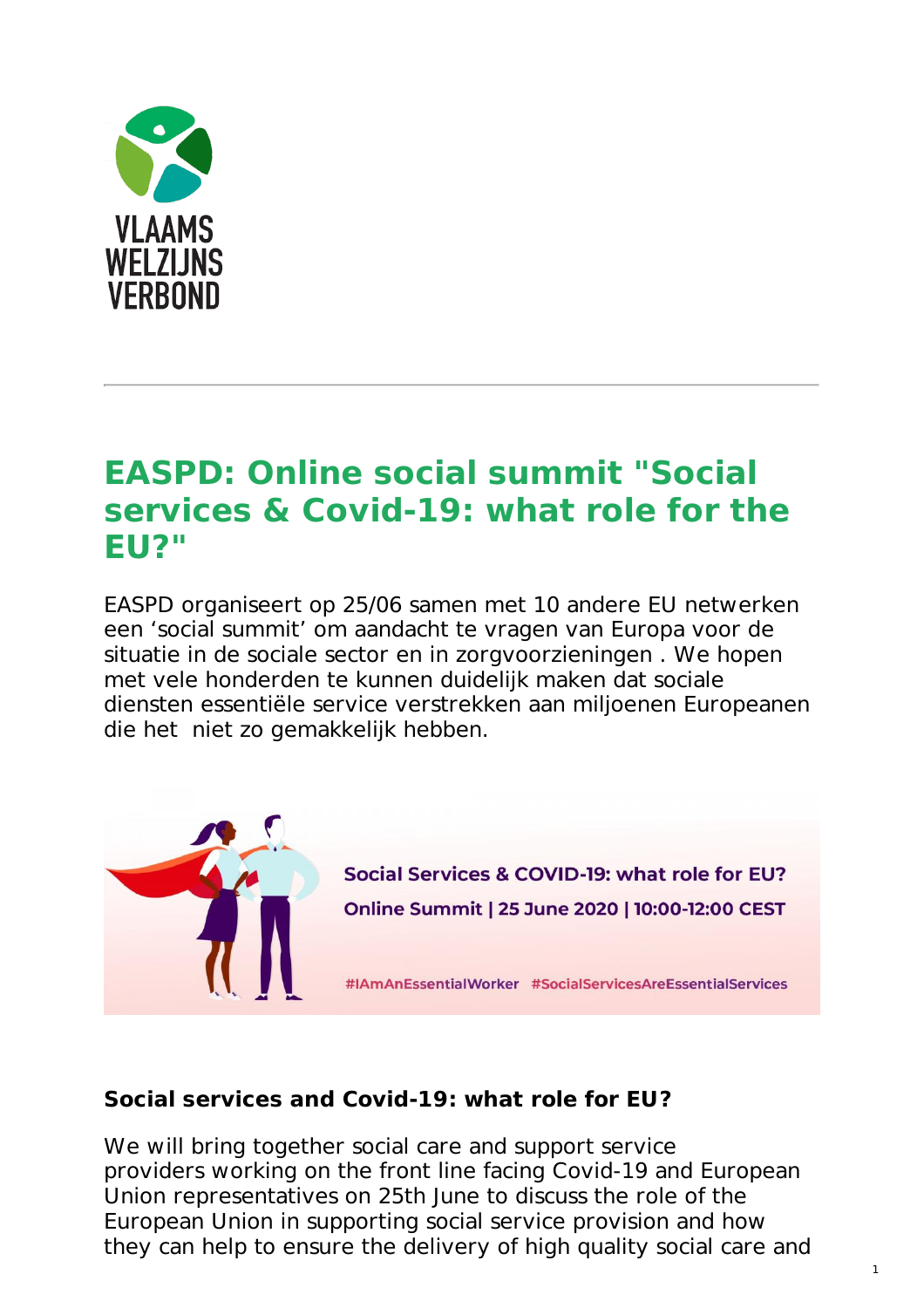support in the months and years to come.

### **Join us to:**

- **Raise awareness of your issues with EU policymakers**
- **Contribute to a more effective EU response to Covid-19 that will reach social care and support service provid**
- **Learn from the experiences of other social care and support service providers**

# **[Register](https://easpd.us11.list-manage.com/track/click?u=47548462519f84ab547c39ce9&id=839930f9b9&e=03b265e483) here now!**

Everyday Social Services provide **crucial care and support to millions of people in Europe**, helping older persons, persons with disabilities, children, people at risk of poverty, homeless persons, migrants, people suffering from domestic violence and many others to live better, healthier and more active lives. **In short, #SocialServicesAreEssential Services.**

In the face of COVID-19, **Social service providers have moved quickly to ensure they can maximise the care and support they deliver,** whilst also ensuring that those involved can do so in safe and healthy conditions. The use of technology has played a huge part in achieving that. Yet, COVID-19 has also meant that many forms of face-to-face support have not been provided, that many social workers have worked under significant pressure and that the financial stability of some service providers has been put at risk.

The European Union is now focusing its attention on recovery, discussing a 1.8 trillion euro investment plan. How will this recovery plan reach support service providers? Can these fund help services to respond to the challenges social service face in with shortages of Personal Protective Equipment, increasing the upate of digital solutions or providing adequate trainign of staff.

**Taking place on 25th June 10h00-12h00 CEST**, this Summit will bring together grassroots workers engaged on the front line facing Covid-19, as well as European Union spokespersons, to together discuss the role of the European Union in supporting social services during these difficult times.

# **Click here to [register](https://easpd.us11.list-manage.com/track/click?u=47548462519f84ab547c39ce9&id=86f4b91cef&e=03b265e483)**

**Read the full [agenda](https://easpd.us11.list-manage.com/track/click?u=47548462519f84ab547c39ce9&id=86f445d226&e=03b265e483) here**